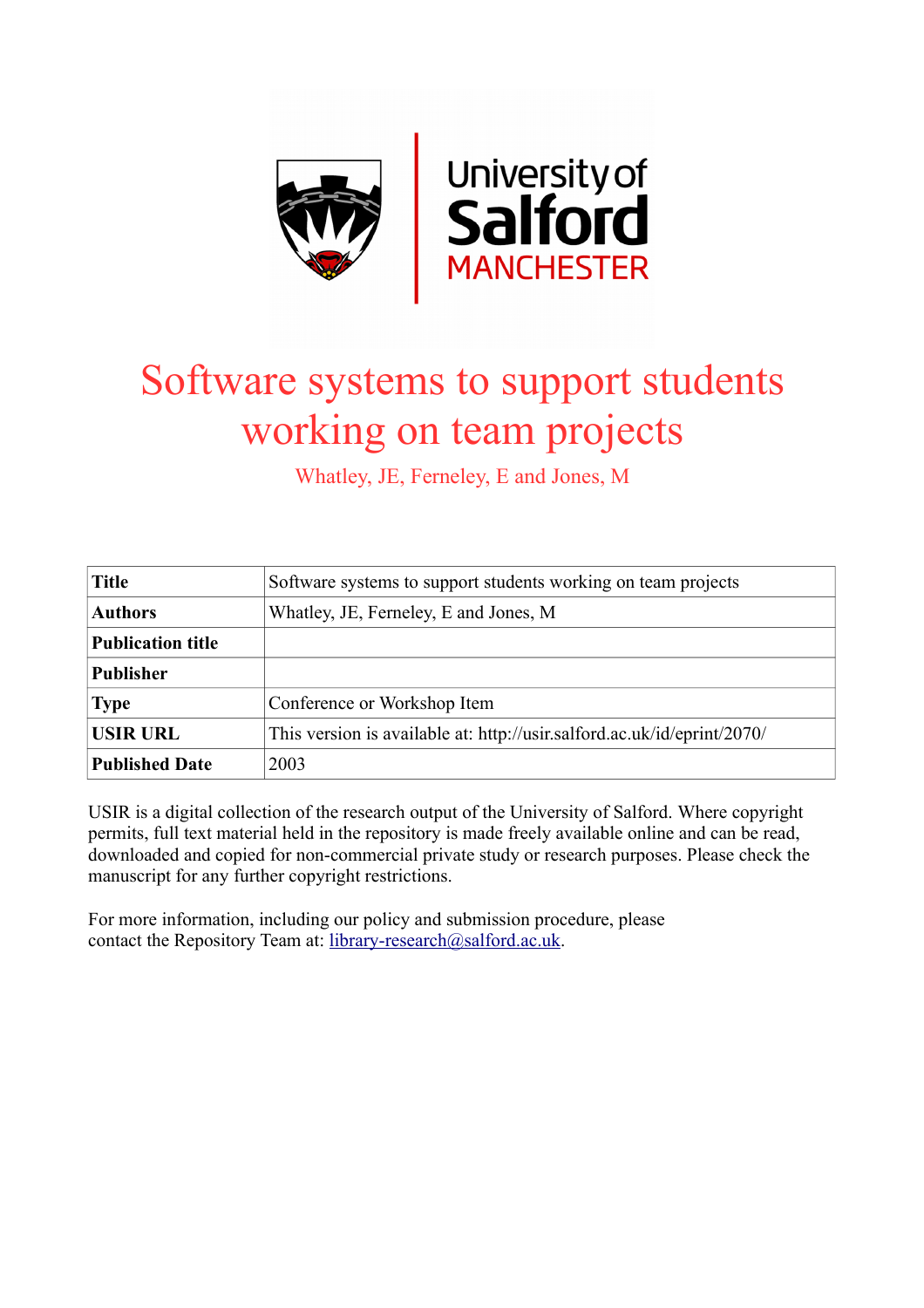# **Software Systems to Support Students Working on Team Projects**

Janice Whatley, j.e.whatley@salford.ac.uk, Elaine Ferneley, e.ferneley@salford.ac.uk, Mark Jones, m.c.jones@salford.ac.uk

# **Abstract**

*In this paper an agent system is described which has been designed to support students undertaking team projects as part of their studies on campus. Team projects form an important part of the learning process for students in the Information Systems Institute. The particular problems of working on projects in teams are explored, and taking an action research approach, a system was designed to support some of the maintenance tasks of team working. Agent technology is suggested because of the ease of communication between software agents and their autonomy in operation, bringing together intelligent reasoning and communication across networks. The system has been tested on student teams, and the results discussed in terms of modifications for a future prototype* 

#### **Introduction**

The higher education sector is being encouraged to provide more teaching materials and modules online, both as part of distance learning provision and as supplementary aids to learning for campus based courses (Eisenberg 1998). Indeed technology has the potential to change the ways in which we teach and support students in the traditional university beyond recognition (Laurillard 1993). There are difficulties in providing online tutorial support for students, and a particular problem is how students online can gain the same learning experiences as traditional campus based students (Thomas, Carswell et al. 1998), particularly if we want to include team working as one of the learning activities.

The application of software agents to various online tasks has led to research into the ways in which agents may be used to support students online and on campus. In particular software agents may offer a solution to problems of supporting students undertaking team projects.

In this paper an agent system for supporting the maintenance tasks of team projects is described. Teamwork is problematical for a number of reasons, such as getting acquainted with team members, communications between members and knowing what progress has been made on the project. The structure of a prototype system to support the planning stages of a group project is described, based upon research into problems students experience when carrying out team projects in the face to face situation.

# **Software Agents**

The concept of an agent originates from human agents that provide services, such as estate agents and travel agents. These agents have specialist skills, access to relevant information, contacts for obtaining information and are focused on a particular task. In the same way software agents are autonomous systems that work on behalf of a user (Bradshaw 1997). They exhibit the ability to recognise what the user needs to accomplish and reacts to the user's input. A more formal definition is: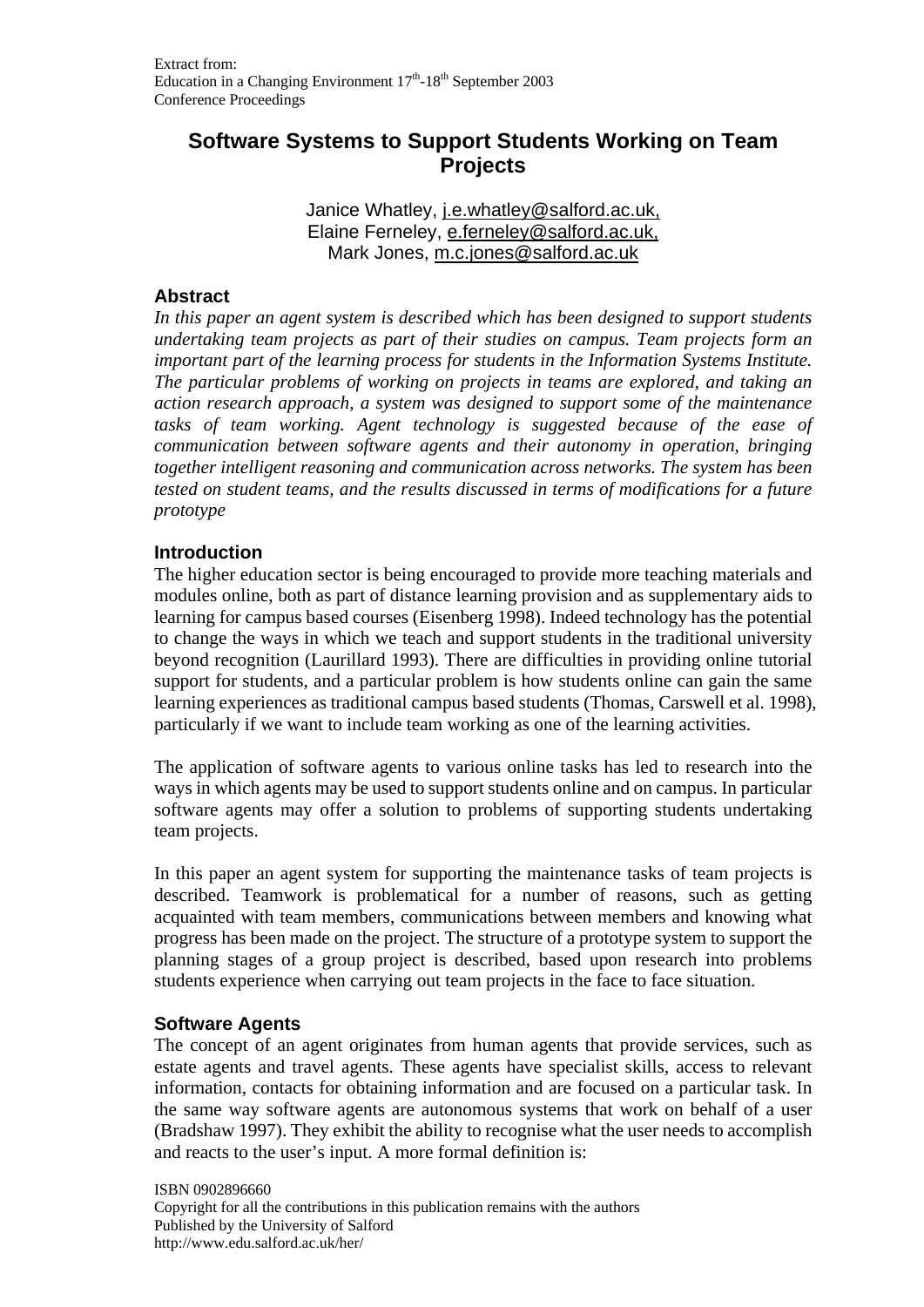An agent is a self-contained, concurrently executing software process, which encapsulates the current state in terms of knowledge, and is able to communicate with other agents through message passing. (Wooldridge 1995)

A software agent may operate in isolation, working on behalf of an individual, but their power derives from an ability to communicate with other agents to fulfil tasks they would be unable to complete alone. Typically a multi-agent system may consist of several agents, each capable of performing a different task autonomously. A network of agent systems, communicating over a wide area network (WAN) or a local area network (LAN), will make use of Internet connectivity to pass messages between each other. These multi-agent systems are the main thrust of current research, and have arisen as a result of the massive global infrastructure of networks now available.

Agent technology is a relatively new field of applying artificial intelligence (AI) to practical areas, e.g. Internet searchbots (Lieberman 1997). There are several examples of software agents acting as Internet searchbots, such as Phibot or MySpiders, some are designed to combine the search facilities provided by several search engines into a more powerful search agent, attempting to reduce the information overload potentially experienced by people performing searches on the Internet (Henninger 2002; Pant and Menczer 2002).

# **E-Learning**

The potential for using the Internet and the multimedia capabilities of technology for learning is great. Benefits may include provision for disadvantaged students as well as cost savings through economies of scale or automation of the teaching processes, also embracing video, audio and animation may help the learning process (Stephenson 2001). E-learning is a term applied to systems for distance learning (Rudenstein 1998), software to support students taking a campus-based course, or simply online documentation for teaching (Thomas, Carswell et al. 1998), (O'Hagan 1998).

Online learners rely on Internet connections to communicate with institutions, tutors and other learners, and there is often a sense of isolation from the support of others (Hill and Raven 2000). Campus based learners are beginning to rely more on the Internet to support their studies, such as to enable them to access material outside of lecture times, to work at more convenient times and wherever they choose and to supplement their face to face contact with other students.

ISBN 0902896660 In the field of e-learning software agents have the potential to help online learners in several ways. One such way is to share resources between students who have similar interests (Ferneley and Berney 1999). Another aims to bring together students with similar interests or needs into a discussion area where they can receive help on particular problems (Vassileva and Deters 2001). There are agents for guiding students in completing work, by offering tutorial help using a character (Nijholt 2001). Finally, software agents may be used to help teach learners, for example using virtual environments to portray an example scenario (Aylett 2001). Software agents can be made to work actively and adapt to users, which means they can simulate some of the roles of tutors. Pedagogical agents can monitor progress, give instruction when needed, help organise students' work and provide feedback for tutors (Baggetun, Dolonen et al. 2002).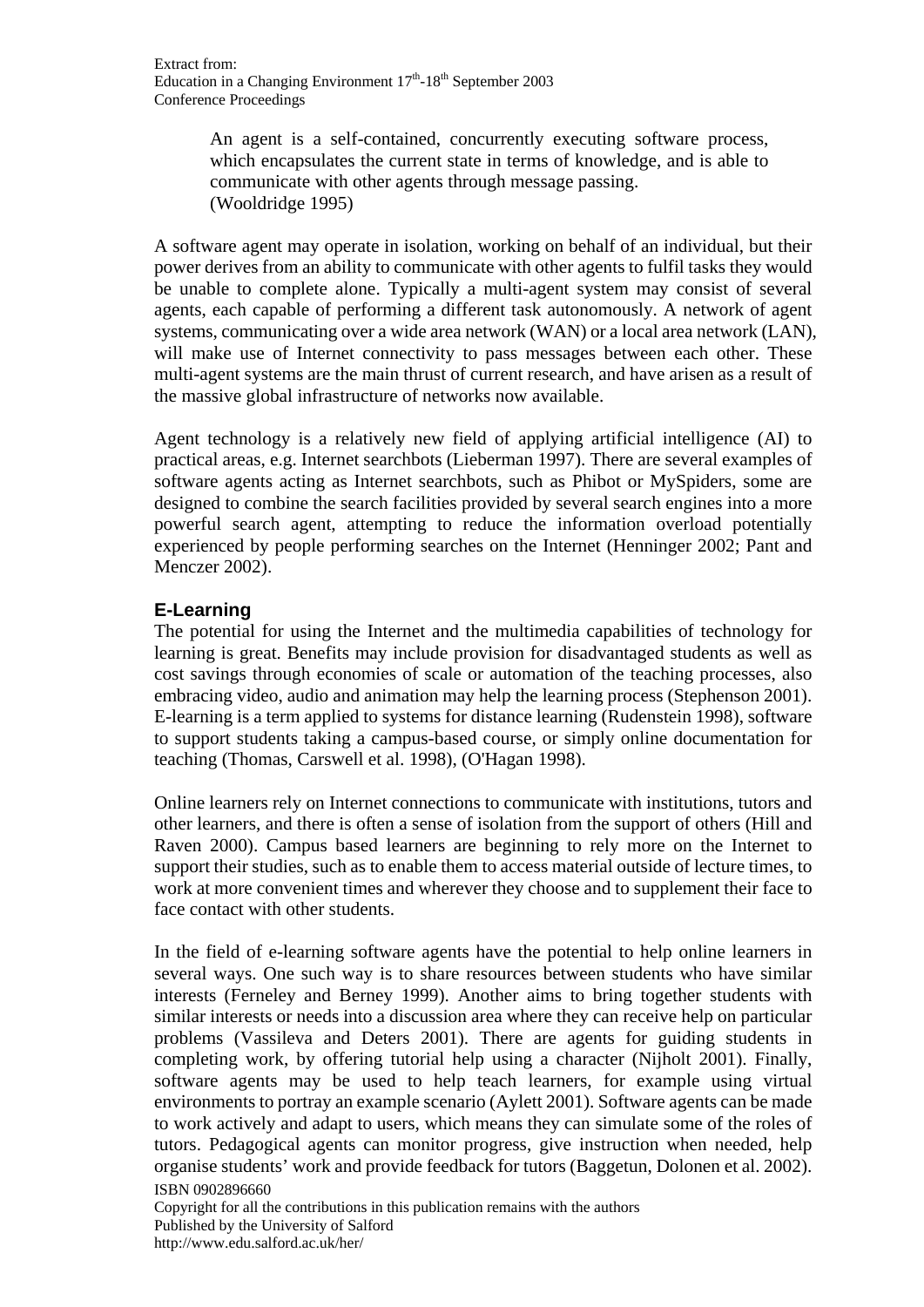These agent systems continuously operate in the background on a student's workstation and act autonomously to suggest ways in which the learner might improve performance.

# **Students Working on Team Projects**

Traditional undergraduate campus-based courses incorporate a team project element, as an essential means of 'learning by doing'. The learning cycle by Kolb (Kolb 1984) summarises the stages of experiential learning as concrete experience, reflective observation, abstract conceptualisation and active experimentation, which can be applied to student learning. This gives a starting point for thinking about how we approach the design of learning activities to achieve the learning outcomes. The main feature is that students do not learn by simply being told facts. They need to be able to practise using the facts, and reflect on the way they are used in order to form connections in the brain, which can be regarded as knowledge. Further experimentation, experience and reflection leads to intelligence or expertise in a subject. If the students are able to talk about this information, then they can be said to have knowledge of the subject, and intelligence shows in their ability to apply the knowledge in a variety of situations. Team projects give students an opportunity to discuss their understanding of the subject with their peers, as they apply the theory to practice (Sharan 1990). Students undertaking online courses should be given a similar opportunity to experience team working, but where face to face contact is not possible, technologies may be able to provide additional resources to make the online team experience comparible to campus based.

Computer mediated communication (CMC) tools, such as conferencing, email and discussion forums support the communication needs for the task roles of team projects, examples of their use are given in (English and Yazdani 1998) and (Hendson 1997). The facilities included in Virtual Learning Environments (VLE) give students the capability to communicate with each other and the tutors, and are based to a large extent on the facilities incorporated in Groupware products, which in turn have been developed as a result of research into Computer Supported Cooperative Working (CSCW) (Connolly 1994). The VLE's provide a structure to enable communication, but little help in the process of communication to help the students form workable learning networks (Lawther and Walker 2001). Opie used the term 'knowledge-based teamwork' to describe the sort of interaction between team members who are all bringing to the case in hand their own interpretation of the situation, through their own knowledge or expertise. Her work is specifically related to health care, but this is a typical domain in which teamwork is essential for achieving outcomes (Opie 2000).

ISBN 0902896660 Successful team working requires that the maintenance roles as well as the task roles of the team are given attention (Hartley 1997). Group dynamics play an important role in determining how successful the outcome of the project is, that is the ways in which the members interact with each other and how this changes with time as the team develops (Bion 1961), (Gibbs 1994), (Jaques 1984). Gilly Salmon (Salmon 2000) suggested ways in which tutors can help students to interact socially online, in order to develop team cohesion. Student support using commercial groupware products enables communication between team members and instructors (Tiwari and Holtham 1998). BSCW is an example of a tool that has been used as support for team projects and was found useful for information sharing, offering greater flexibility in students' face to face communication, but it offers limited support for the maintenance roles of teamwork (Vliem 1998). In previous work, students' perceptions of the manner in which their team worked together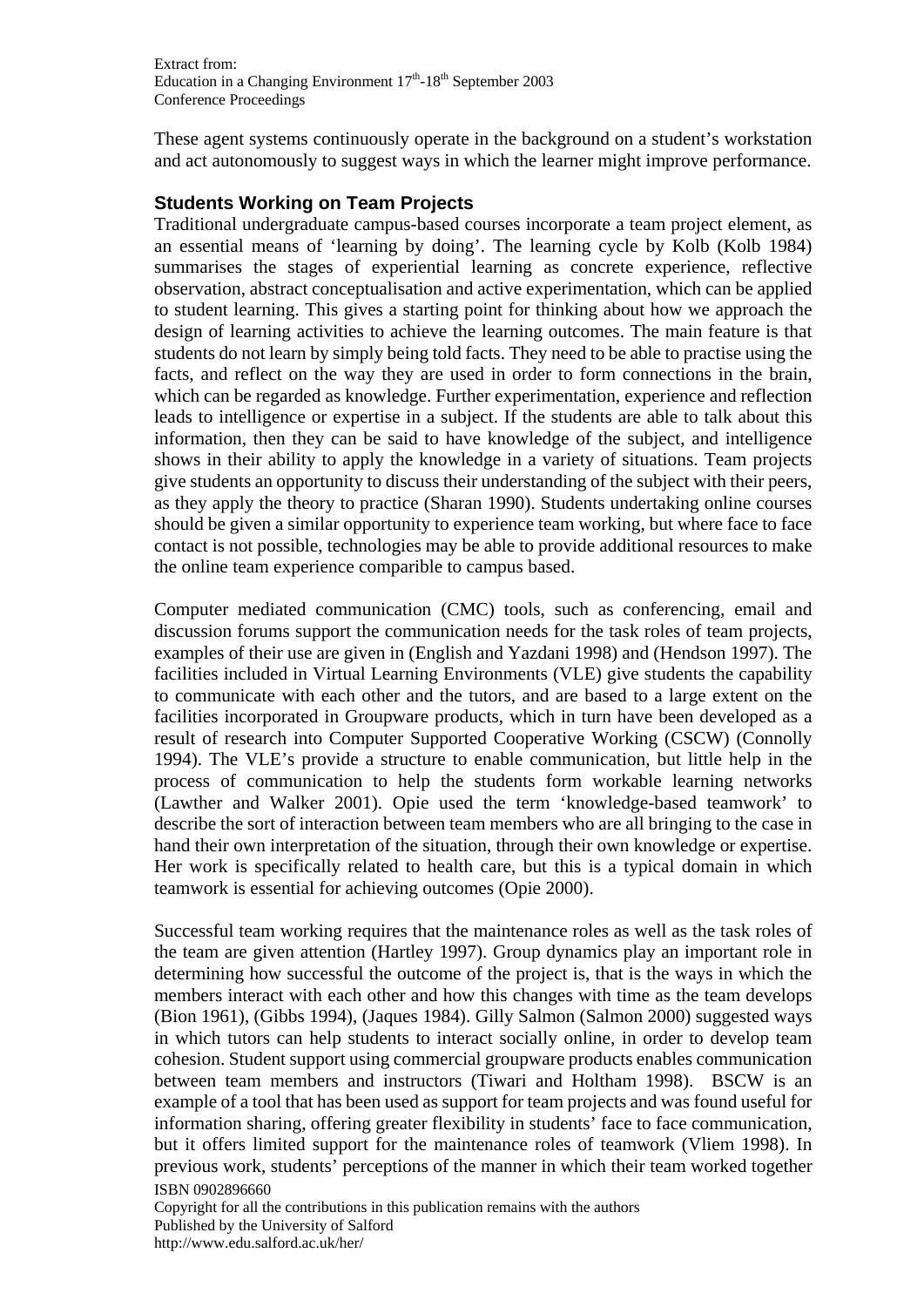confirmed that teams were more likely to be successful in their projects if they pay attention to some of the maintenance factors (Whatley, Beer et al 1999).

In the Information Systems Institute (ISI), teams allocated to projects span all three teaching years on the undergraduate programmes, so first, second and final year students work together. This enables the students to learn a wider variety of skills from each other, and gives them the opportunity to discuss the project with students from other years. The projects they work on are 'real life', provided by outside clients from various local organisations. The essence of learning how to work in a team is an important aspect of team projects. Organisations make much use of team working, whether face to face, or increasingly, in a virtual team. The experience we provide is important, but is aimed at face to face teams. There is an increasing need to offer the opportunity to work virtually as well.

In this paper an application of a software agent for supporting students working on team projects is described. The support needed by students for teamwork differs from that which might be appropriate for an individual working alone, as the dynamics of team working also need to be considered. The advantage of using software agents for supporting online students is that agents can bridge the divide between time and place. Students may be dispersed and working at times to suit themselves, so the agents can keep track of the students' progress on the work, and enable all students to be aware of the status of the project.

An agent prototype has been developed to perform a limited set of functions to help students to get started on their teamwork, and the results of a trial carried out using teams working on projects on campus are discussed. These results have informed our further design, and we will describe work in progress on a client-server system for this preparation and supporting role, which will be tried on student teams working on campus.

An action research approach was adopted for this study, because a more user-centred design may be achieved by active user involvement in the development process. Over several iterations of a prototyping method, further functions may be added and refined, by considering feedback from students in the form of questionnaires, interviews and focus groups. Although each successive cycle will not involve the same individuals, the student groups participating in the design process are broadly similar and representative, so that the final product will be acceptable to a wide range of students.

# **Functionality of a Software Agent for Team Working**

To see how technology can be applied to team projects, it is necessary to analyse the stages of a team project, and to determine the particular problems encountered at the different stages. After gathering questionnaire and interview data on the problems associated with teams working in the face to face situation, we were able to identify some of the factors that may contribute to the success or otherwise of team projects when transferred to an online situation (Whatley, Beer et al. 1999). A simplified summary of team project stages and some identified factors are given in Table 1.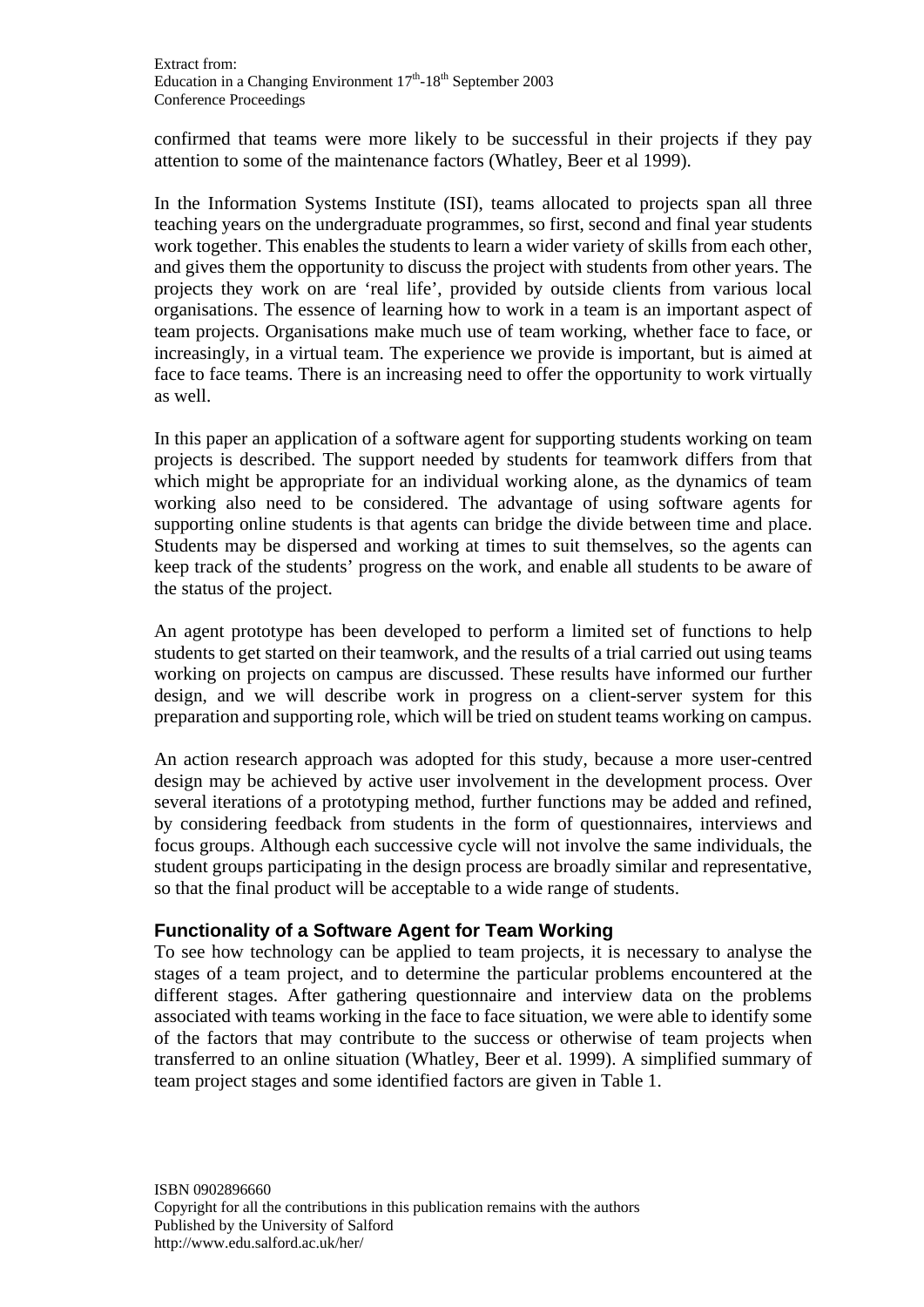| Factors identified as problematical |  |  |
|-------------------------------------|--|--|
| Introductions                       |  |  |
| Setting ground rules                |  |  |
| Produce a project plan              |  |  |
| Allocate tasks                      |  |  |
| Check the time schedule             |  |  |
| Ensure all members contribute       |  |  |
| Identify lack of skills             |  |  |
| Discuss each others' contributions  |  |  |
| Collating the individual parts      |  |  |
| Preparing a report                  |  |  |
| Appraising the team's performance   |  |  |
|                                     |  |  |

These stages of a team project do not correlate directly with the stages of team development defined by Lawrence (Bligh 1974), but represent stages of the tasks that students will identify with (O'Sullivan and Rice 1996). The identified factors 'introductions' and 'setting the ground rules' are significant processes towards the maintenance roles of team projects. It was decided that the initial work on developing a software agent to support students, called a Guardian Agent, should be targeted at the functions associated with the planning stage of a project.

# **Design of the First Prototype Agent System**

The initial prototype for the Guardian Agent was developed in LPA Prolog, using their Agent Development Kit (Logic Programming Associates 2000). This tool enabled the developer to code the interfacing aspects of the agent without worrying about the technicalities of the agent communication, which is dealt with by the tool. The declarative features of Prolog were used for handling facts and rules, which can be passed between each student's agent and the server agent. The first prototype considered the allocation of tasks to the team members.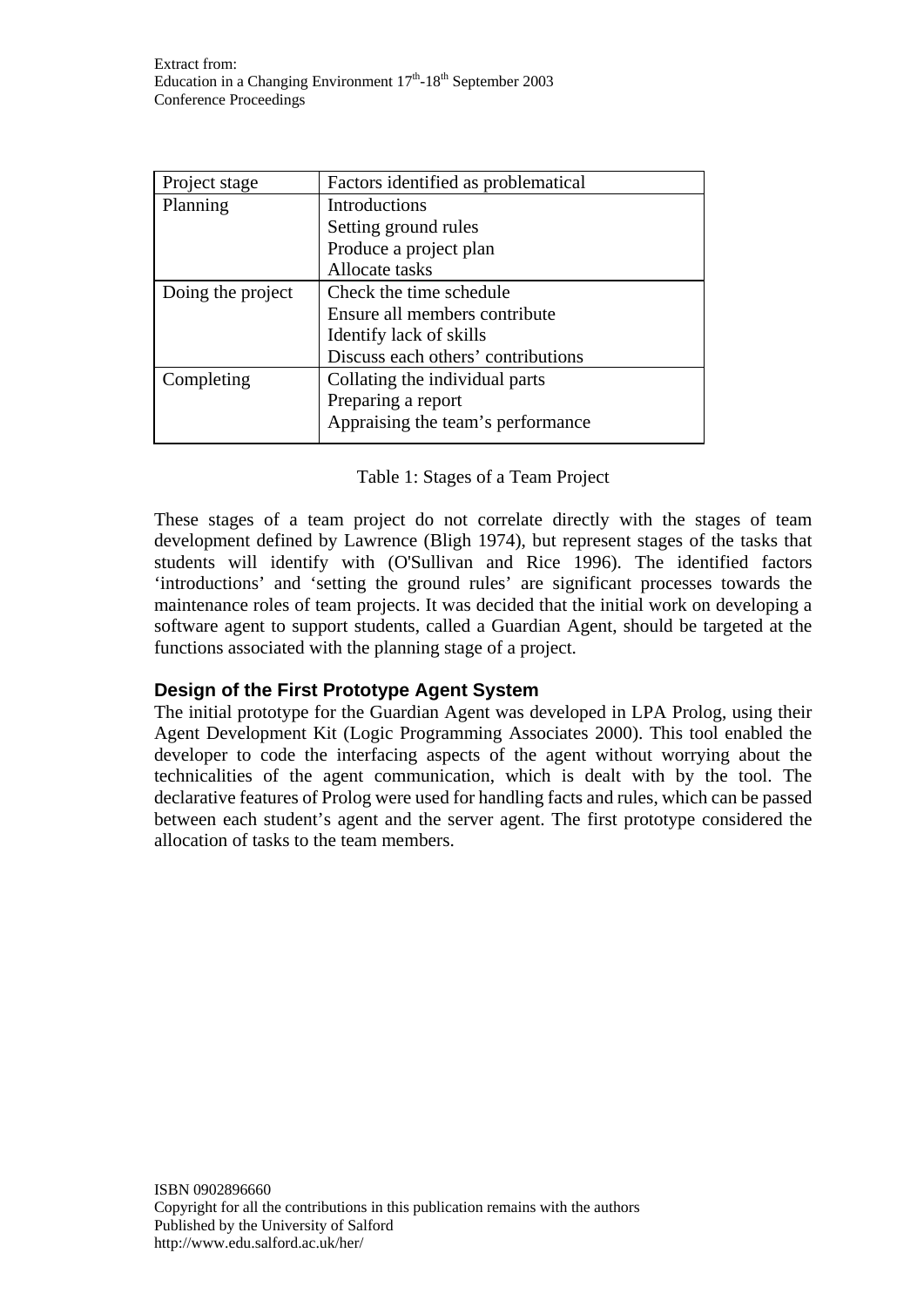

#### Figure 1: Interactions between Student, Agent and Server

In the chosen system structure, each student in the team, communicates with the agent system by means of their individual Guardian Agent (Figure 1). Each agent will have a similar structure when the team project begins, with interfacing capabilities for communicating with its student, reasoning capabilities for monitoring and analysing the current situation, a knowledge base personal to its student and communication capabilities for communicating with other students' agents. All communications between agents is through a server agent, allowing for a knowledge base to be built up for the particular project the students are working on.

It appears that a Blackboard architecture is suitable for this type of application, offering a central repository for storing data, which can be easily accessed by any of the students' agents. An issue to consider is whether data personal to a student should be stored in the central repository, or with the agent, that is, on the student's work station. The latter solution may be more appropriate for online students than for campus students.

The server agent functions as a database, facts stored either as Prolog facts or fields in a database (D'Inverno and Luck 2001). The intelligent features of the agent are programmed within the guardian agent residing on each student's work station. Agent actions are triggered by changes in the status of the project, recognised by data changes on the blackboard or local changes within the student workspace. As such this agent implementation does meet the definition of an agent given by Ferber as:

…*autonomous agents functioning in parallel and attempting to achieve a goal… (Ferber 1999).* 

#### **The Student/Agent Interface**

The process of allocating roles begins with finding out about each other's abilities and preferences. Online there may be several students working on the team project, each accessing the project site at different times and not knowing which of the other students have already introduced themselves. The first function of the Guardian Agent is to determine whether or not its student has already posted their abilities and preferences. Where the agent finds that its student has not posted their abilities and preferences, the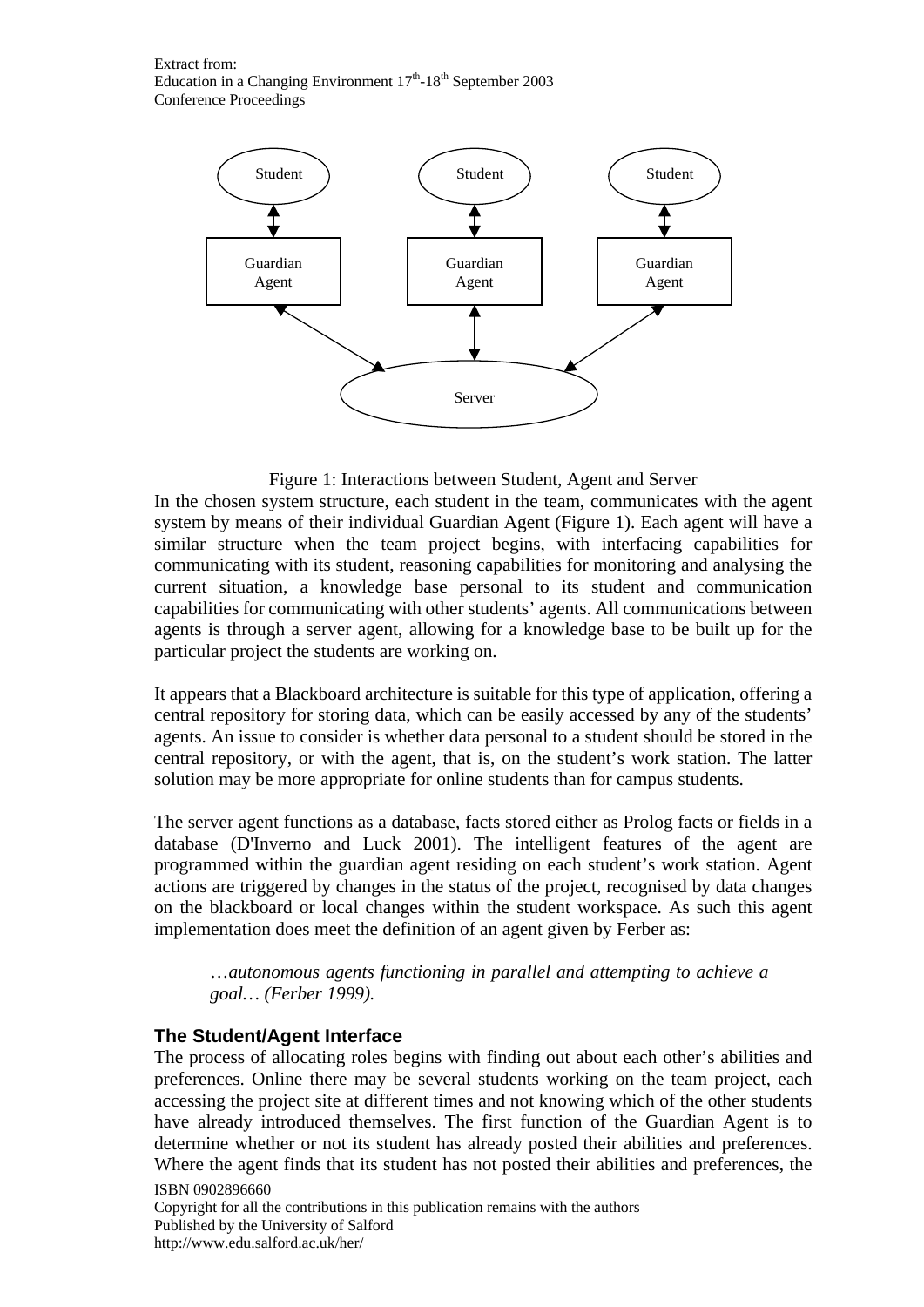agent asks its student to identify the predetermined task areas he or she likes, is good at, dislikes and is not good at. For campus based students working on a team project, one difficulty is getting all of the team members to attend at the same time to discuss preferences. The agent system would help to synchronise the collection of preferences.

The Guardian Agent can obtain its own student's abilities and preferences and post these to the server agent so that all of the students' agents can access them. Once all of the students in the team have posted their abilities and preferences the agent system can apply a set of rules to the facts, in order to determine which tasks of the project could be allocated to each student. The agent system will maintain a record of the suggested allocations on the server agent. As each student returns to the project task, the agent will present the allocations, so that the student can consider and discuss them with the other students on the project.

The Guardian Agent has been programmed to work with three types of allocation, using the following rules:

Allocation 1

 If student A likes X and is able at X Then student A should do X:

Allocation 2

 If student B is good at X and has not expressed a dislike of X Then student B could do X:

Allocation of tutoring If student C likes X, but is unable at X Then student C could be offered tutoring in X.

These basic rules were derived from the analysis of team member abilities that team leaders usually perform at present. The rules may be changed by the tutor, according to the learning outcomes desired from the project, for instance, a tutor may require students to attempt a task they have not previously done, or are not very good at. Additional rules may be used, particularly if the task areas are not familiar, for example students could be asked if they think they would like to try a task, and allocation could be based on aptitude at a similar task.

The intention is that the agent system will not replace negotiation between team members, but will offer suggestions that the team members can use to initiate discussion. This will certainly be necessary in cases where too many students are allocated to one task, or no students are allocated.

# **Results from the First Trial of the Agent System**

ISBN 0902896660 The Guardian Agent was tested with seven teams in the ISI, working on projects in systems development as part of their undergraduate programme. The teams consisted of between 6 and 10 second and final year members, working on campus, and they were asked to use the allocation of tasks function as they began their projects. Each team project is slightly different, so the tasks were specific to each team. After some brief instructions for using the agent system, each student in the teams used the Guardian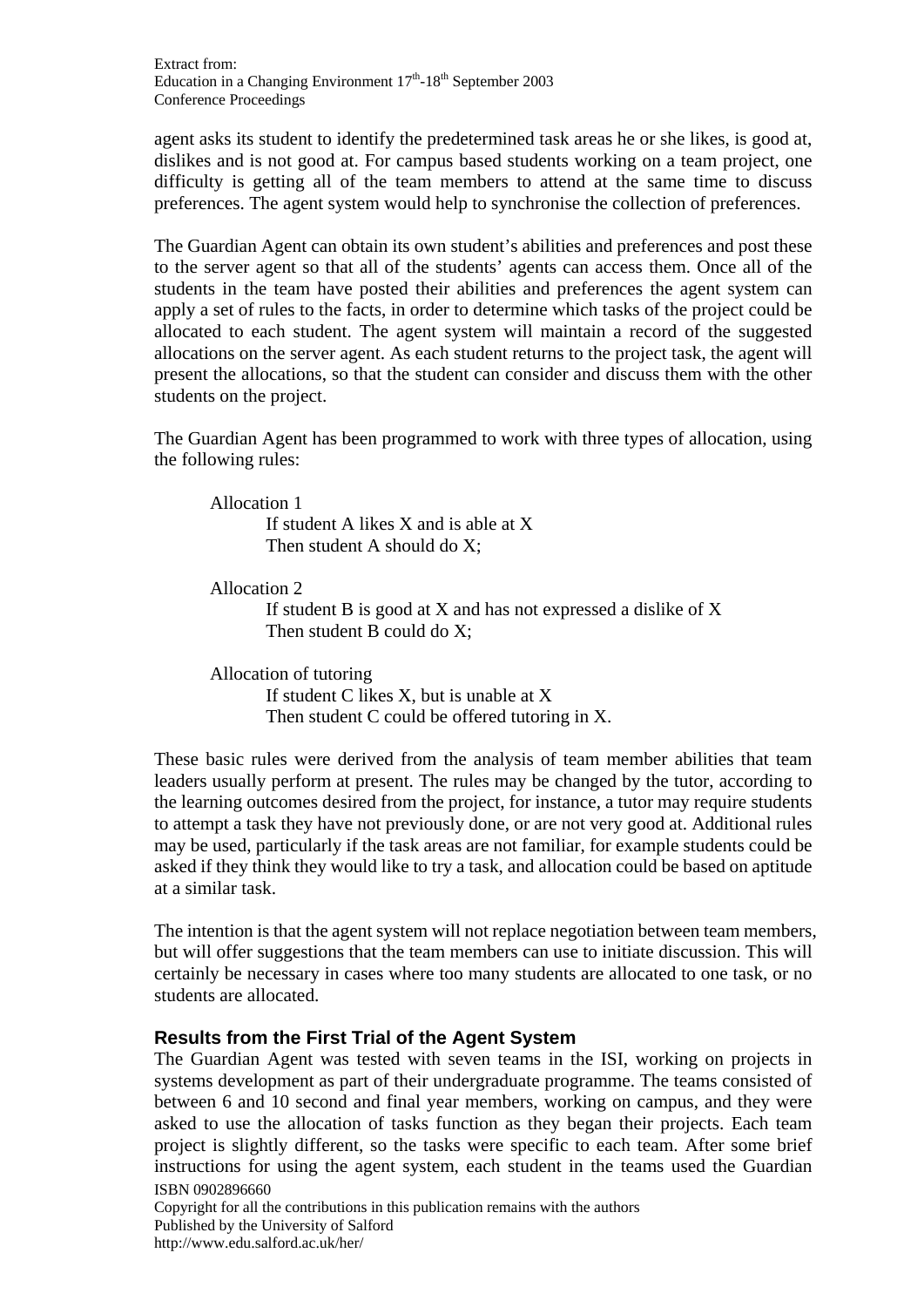Agent to input their details over a period of four weeks. As not all students were present for each session, they did not all use the system on the same occasion, which matched the way in which the agent might be used online.

Afterwards the students were asked to complete questionnaires and were invited to a focus group so that we could obtain feedback on the usefulness of the system. A summary of the results from the questions asked is given in Table 2. Students who did not answer 'yes' were roughly equally split between those who did not answer the question and those who answered 'no'.

The interface was generally acceptable (89%) but some students suggested improvements, which were incorporated into the next prototype. About half of the students said that the output from the allocation of tasks function was useful (56%). These were mainly team leaders, who compared the output with the ways in which they would have normally made task allocations. A majority of the students thought that such an agent system would be useful to students working online (81%) as well as for campus based students (64%). Just over half of the students said that they personally would like to use such an agent (56%).

| Questions to students after completing the Guardian       | Number    | % of total |
|-----------------------------------------------------------|-----------|------------|
| Agent trial                                               | answering | responses  |
|                                                           | " $Yes"$  |            |
| Did you find the function useful?                         | 20        | 56         |
| Did you find the system easy to use?                      | 32        | 89         |
| Was it self explanatory?                                  | 28        | 78         |
| Do you think it would be useful for students online?      | 29        | 81         |
| Do you think it would be useful for students on campus?   | 23        | 64         |
| Do you like the concept of agent help for working online? | 27        | 75         |
| Do you like the concept of agent help for working on      | 22        | 61         |
| campus?                                                   |           |            |
| Would you personally like to use this sort of agent?      | 20        | 56         |

Table 2: Results of the Questionnaires Completed by Students

But, interestingly, few students said they would like to see a character representation of the agent (16%), the Microsoft PaperClip agent does not appear to be very popular.

These results prompted us to pursue this avenue of research, as there is clearly some benefit to the students on campus. Although the questionnaires gave us some quantitative results, these are not significant in themselves, but give a general feeling for the students' opinions. Of more importance is the answers given to open questions and the comments received in the focus group, which give us richer data upon which we can further develop the system.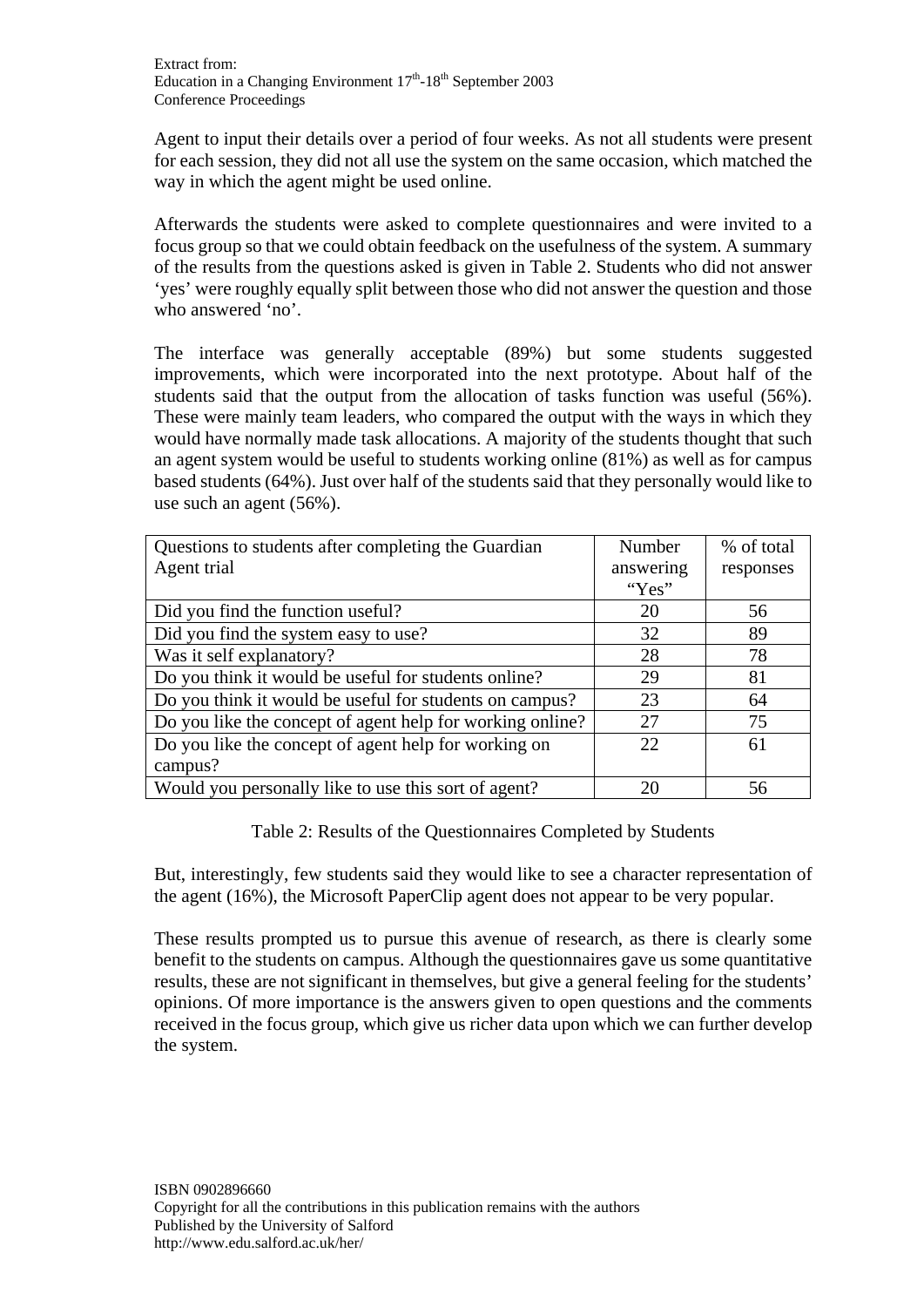Extract from: Education in a Changing Environment  $17<sup>th</sup> - 18<sup>th</sup>$  September 2003 Conference Proceedings

# **Discussion of the Results**

The purposes of the two prototype systems were to:

- determine whether an agent system might be acceptable to students working on campus;
- identify processes of team working for campus students, which may be similar for online students;
- evaluate the usefulness of the functions included.

Designing and implementing an agent system requires consideration of a number of issues, such as user acceptance, reliability of the functions and technical feasibility. These will be discussed in the remainder of this section, illustrated with student comments.

Analysis of the questionnaires showed that students felt that the agent system would be of benefit both to campus-based and online students, though when asked whether they would personally like to use the agent, the results were not as positive. This may be because they did not recognise its usefulness, also comparing their previous experience, where without an agent the teams had developed coping strategies for group dynamics problems. A feeling of 'big brother' was intimated through the focus group:

*Assumes that there would be no rebellion against the agent – would not argue with the machine, simply would not do it.* 

Some of the findings from the focus group showed differences in the ways the teams in the ISI have traditionally worked, and the ways in which online teams might work. For example:

*Task allocation affected by motivation, allocate tasks using a risk analysis approach – don't allocate key tasks to high-risk people;* 

*Need to take personality into account.* 

In evaluating the usefulness of the first prototype, issues concerning the scalability of the system, integration of the system into a user interface and portability of the system to other platforms were considered. The first prototype was used by seven teams, about 55 students in all, but they did not all try to access the server agent at the same time. The prototype was running in the programming environment, so the interface was slower to operate than it should have been, leading to some dissatisfaction for the students. However, the speed of message passing between the Guardian Agents and the server agent was acceptable, using the internal network.

Several students suggested that a more user friendly interface was needed, including brief instructions on screen, and making the selection of task areas more intuitive, to aid the less computer literate user. Accessibility is to be taken into consideration in the next prototype. Modifications to enhance the functionality were suggested, such as: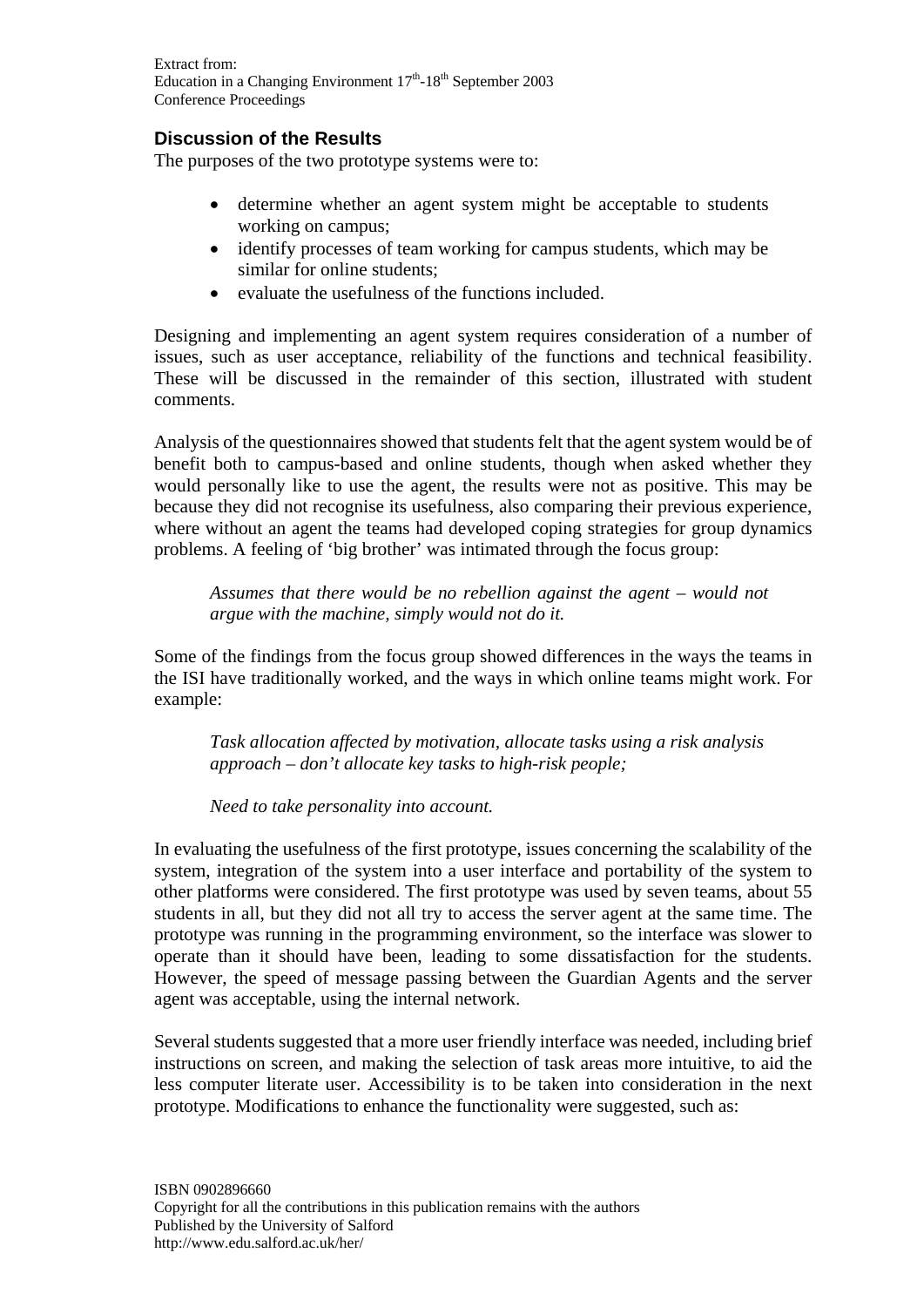*Issue of avoidance – if 6 people all pick same task … delegate to person with more skills or aptitude. Make it more focussed so that can allocate specific tasks rather than generic tasks, how long will task take, how many people will be needed to do task.* 

A student's perception of their ability might be misleading:

*Problem that it is what each individual team member thinks they are good at, not what their aptitude is – team project work is an opportunity to learn re new things, not just about what you can do and what you think you can do.* 

The issue of agreeing ground rules for team working has been little explored (Bos, Olsen et al. 2002), and previous work had identified problems, such as difficulties getting students to attend meetings, inform the team leader if they cannot attend and complete their assigned work on time. Hence it was decided that an additional functionality should be included, to help the students to agree ground rules for the process of working together.

Taking into consideration the feedback from students and issues of portability, we decided to build the second prototype in Java. As more intelligent functions are programmed into the agent system, it may be more appropriate to use the Prolog language. However, Java is suitable for coding the interface aspects of the agent system, so it appears a mixture of the two programming languages may be the best solution for a complex system.

# **Conclusions**

In this work we have successfully implemented a multi-agent system, albeit a simple one, across an existing network, to demonstrate the capabilities of such a system. In implementing a multi-agent system one has to compromise between a complex system with many functions that will be memory intensive and require large messages to be passed between agents, and a simpler system with limited functionality where smaller messages can be passed quickly between agents.

We have identified a variety of difficulties students experience when working in teams, and have developed a software agent system to help students to deal with these difficulties. Students are shown to be accepting of an agent system to help them with their project work, and have suggested additional functions, which we should incorporate in future prototypes.

Undergraduate students would like to learn about team working, an important asset to employers, especially as increasingly global team working is becoming established practice (Paul, Seetharaman et al. 2004). If we can provide a non-threatening environment for students to learn these skills, then students and employers benefit.

# **Acknowledgements**

This project was made possible by funding from the University of Salford Teaching and Learning Quality Improvement Scheme and by the Vice-Chancellor's Scholarship Fund.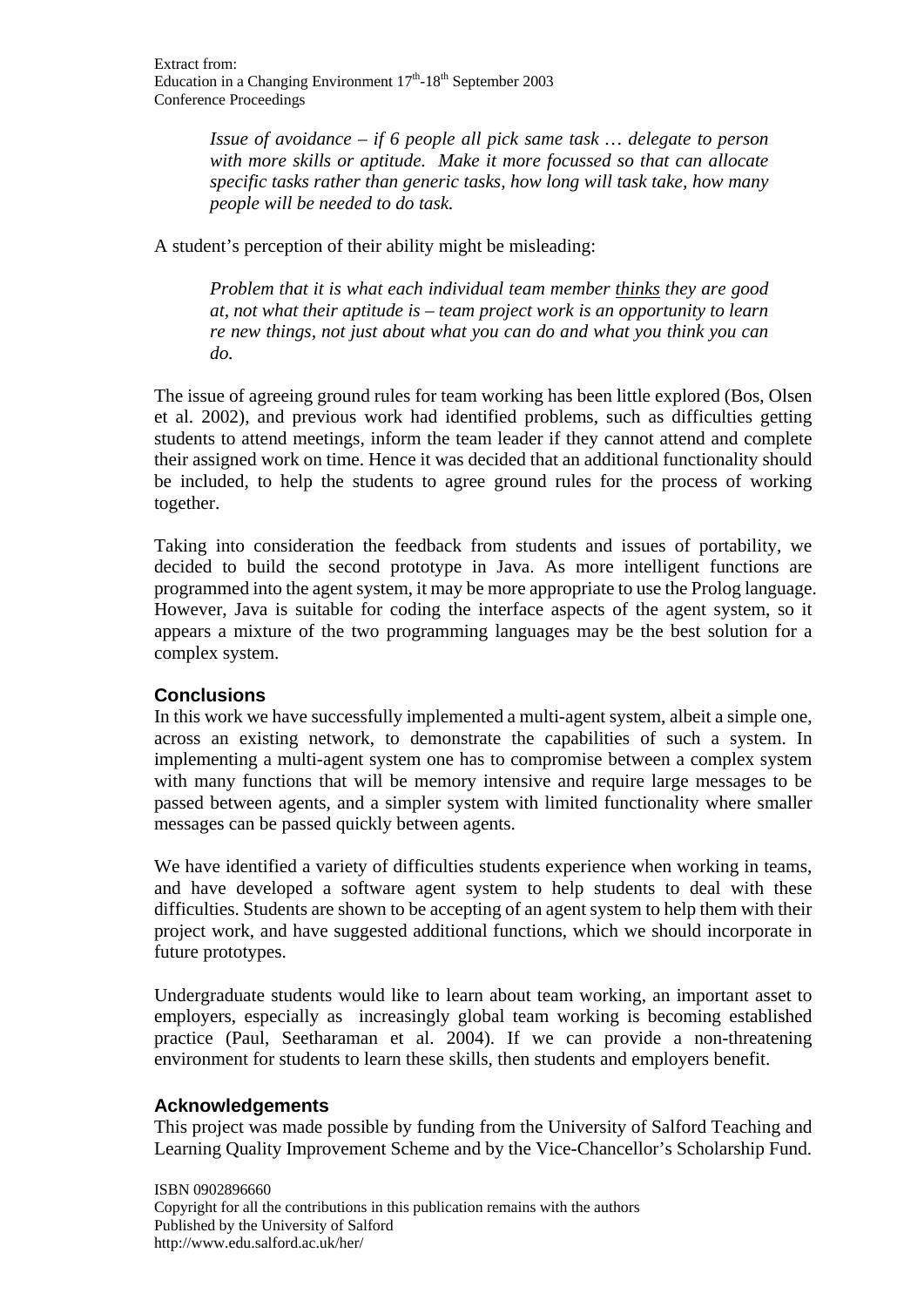Extract from: Education in a Changing Environment  $17<sup>th</sup> - 18<sup>th</sup>$  September 2003 Conference Proceedings

## **Further Information**

For further information about the initial or second prototype please contact Janice Whatley, J.E.Whatley@salford.ac.uk.

### **References**

Aylett, R. (2001). *Intelligent virtual agents*. IVA2001, London, Springer Verlag. Baggetun, R., J. Dolonen, et al. (2002). "Designing pedagogical agents for collaborative telelearning scenarios."

Bion, W. (1961). *Experiences in groups*. London, Tavistock.

Bligh, D. (1974). *What's the use of lectures*. London, Penguin.

Bos, N., J. Olsen, et al. (2002). *Effects of Four Computer-Mediated Communications Channels on Trust Development*. CHI, Minneapolis, USA.

Bradshaw, J. (1997). *Software agents*. London, MIT Press.

Connolly, J. (1994). *CSCW and artificial intelligence*. London, Springer Verlag.

D'Inverno, M. and M. Luck (2001). *Understanding agent systems*. Berlin, Springer Verlag

Eisenberg, D. (1998). College faculty and distance education. *Virtual University Journal*, Online VU. Issue 2.

English, S. and M. Yazdani (1998). Computer supported cooperative learning in a virtual university. Internet, Virtual University.

Ferber, J. (1999). *Multi-agent systems*. Harlow, Addison Wesley

Ferneley, E. H. and B. Berney (1999). *CASMIR: A Community of Software Agents* 

*Collaborating in Order to Retrieve to Multimedia Data*. 3rd International ACM

Conference on Autonomous Agents (Agents '99), Seattle, WA, USA.

Gibbs, G. (1994). *Improving student learning:through assessment and evaluation*.

Oxford, Oxford Centre for Staff Development.

Hartley, P. (1997). *Group communication*. London, Routledge.

Hendson, B. (1997). 'Groupwork with multi-media in maths: the role of the technology and teacher.' *Br J of educational technology* 28, 4: 257 - 270.

Henninger (2002). Phibot. 2002.

Hill, J. R. and A. Raven (2000). Online Learning Communities: If You Build Them, Will They Stay?, *ITForum*. 2002.

Jaques, D. (1984). *Learning in Groups*. London, Kogan Page.

Kolb, D. (1984). *Experiential learning*. London, Prentice Hall.

Laurillard, D. (1993). *Rethinking university teaching*. London, Routledge.

Lawther, P. and D. Walker (2001). 'An Evaluation of a Distributed learning System.' *Education and Training* 43(2): 105-116.

Lieberman, H. (1997). *Autonomous Interface Agents*. Proceedings of the ACM Conference on Computers and Human Interface, CHI-97, Atlanta, Georgia.

Logic Programming Associates (2000). LPA. London, LPA.

Nijholt, A. (2001). *Agent assistance: from problem solving to music teaching*. First International Workshop on Agents and Internet Learning, Montreal, International Conference on Autonomous Agents.

O'Hagan, C. (1998). "The virtual university and the Cheshire Cat." *Universities in a digital era* Vol 1: 244 - 247.

Opie, A. (2000). *Thinking teams/ thinking clients: knowledge-based teamwork*. New York, Columbia University Press.

O'Sullivan, T. and J. e. a. Rice (1996). *Successful group work*. London, Kogan Page.